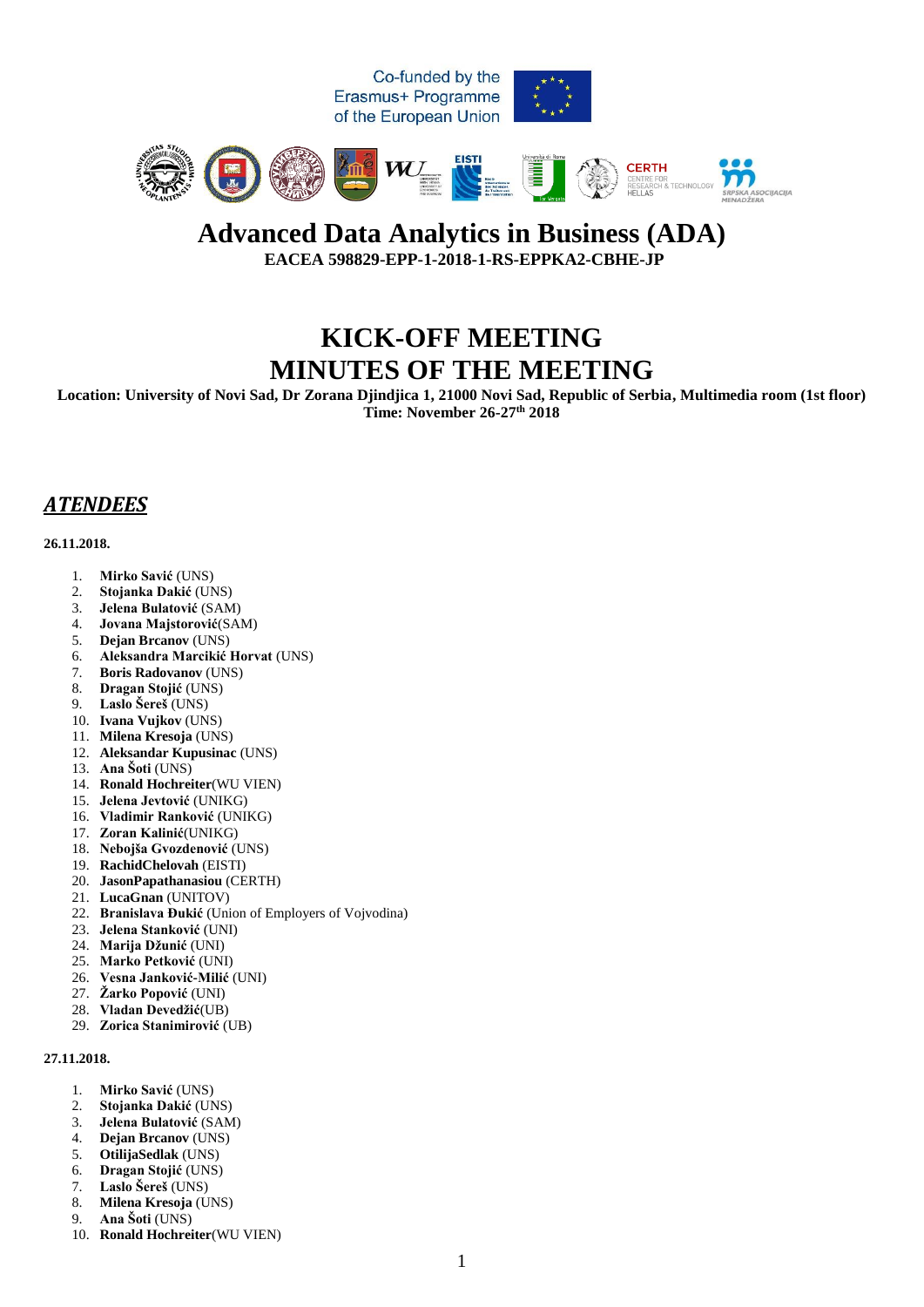- 11. **Jelena Jevtović** (UNIKG)
- 12. **Vladimir Ranković** (UNIKG)
- 13. **Zoran Kalinić** (UNIKG)
- 14. **Bojan Tomić** (UB)
- 15. **RachidChelovah** (EISTI)
- 16. **JasonPapathanasiou** (CERTH)
- 17. **LucaGnan** (Rome Tor Vergata)
- 18. **Olja Jovanović** (TEMPUS) 19. **Darko Milogorić** (TEMPUS)
- 20. **Jelena Stanković** (UNI)
- 21. **Marija Džunić** (UNI)
- 22. **Marko Petković** (UNI)
- 23. **Vesna Janković-Milić** (UNI)
- 24. **Žarko Popović** (UNI)

### *AGENDA*

#### **26.11.2018.**

- 1. Welcome speeches
- 2. Project presentation
- 3. Short presentation of partner institutions
- 4. WP1 Development of a new program in Advance Data Analytics in Business
- 5. WP2 Preparations for implementation of new master program
- 6. WP3 Implementation of the program
- 7. WP4 Dissemination and exploitation of project results
- 8. WP5 Quality control and monitoring
- 9. WP6 Project Management
- 10. Discussion

#### **27.11.2018.**

- 1. Project Management, Reporting and National Erasmus+ Office monitoring
- 2. Forming of the management structures (Steering Committee and Local Committees) and Distribution of work (WP managers, task leaders, participants)
- 3. Grant Agreement and Partnership Agreements
- 4. Financial and Administrative aspects of reporting
- 5. MA in data science in Europe
- 6. Planning of study and training visits
- 7. Steering Committee meeting: Action plan for the first year of the project realisation
- 8. Discussion and closing of the kick off meeting

### *REMARKS*

#### **26.11.2018.**

- 1. Welcome speeches were given by professor Mirko Savić, project coordinator and professor Dejan Jakšić, rector of the University of Novi Sad.
- 2. Project was presented by Mirko Savić, project coordinator. Professor Savić underlined the importance of early accreditation of study programs because of risks related to long accreditation procedure in NAT (National Accreditation Body).
- 3. Short presentation of partner institutions. Representatives of all 9 project partners has made the short presentation of their institutions.
- 4. WP1 Development of a new program in Advance Data Analytics in Business. Prof. Savić as the representative of WP leader (UNS) has made the presentation of the first working package with description of all three containing tasks. Details can be found in Action Plan.
- **5.** WP2 Preparations for implementation of new master program. Prof. Stanimirović as the representative of WP leader (UB) has made the presentation of the second working package, presenting also "first view of program structure" at UB. **Prof. Devedžić asked all partners to look through the program structure and to give their**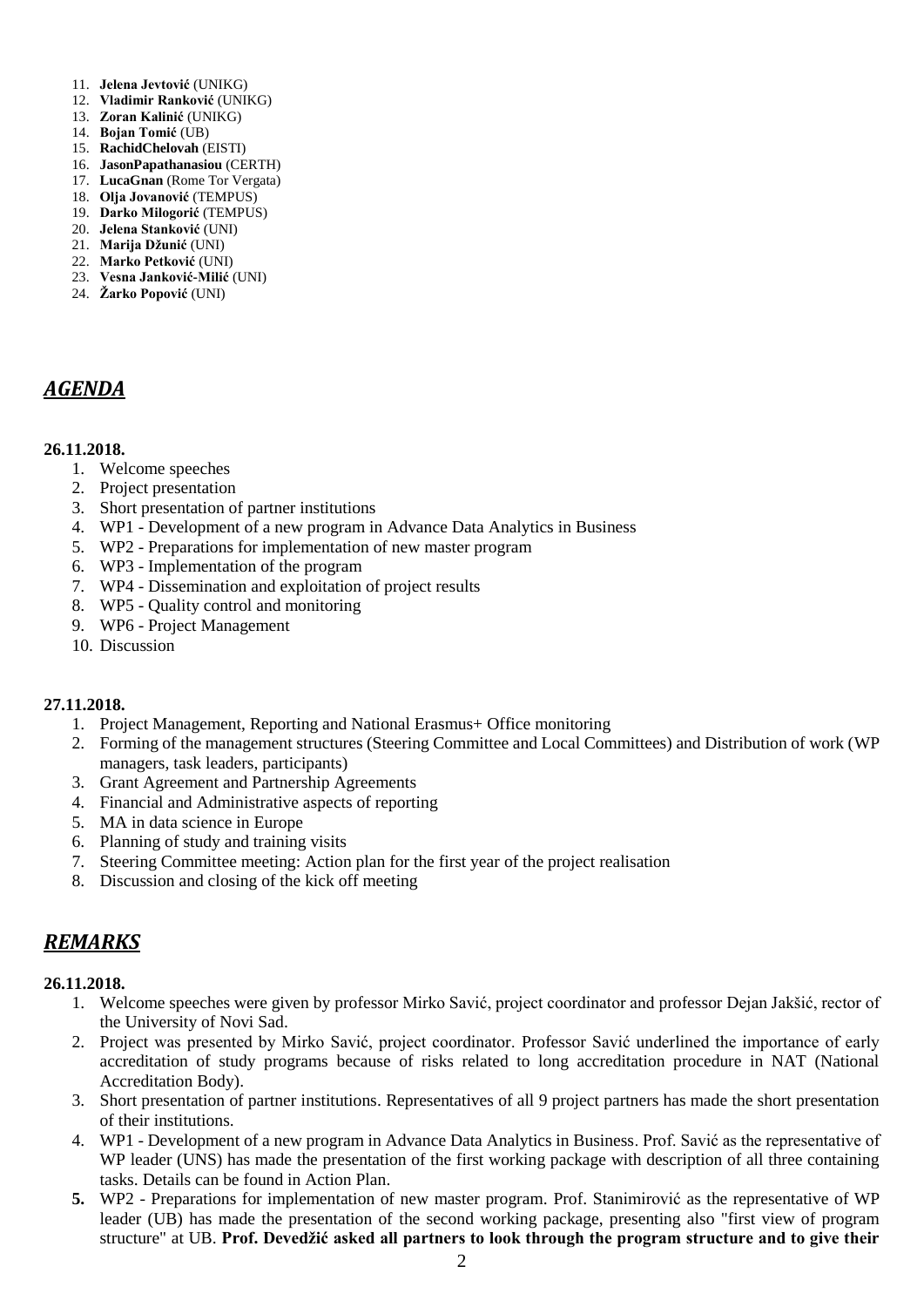**suggestions**. The structure is placed on the Google drive of the project. Also, since the purchase of equipment will be started very soon, **UB, UNI, UNS and UNIKG must appoint two persons each for committee for public procurement (deadline: 10.12)**. **In the meantime, all Serbian partners will see if update of equipment specification is necessary. If it is necessary, coordinator must ask the project officer in Brussels for approval of updated specification.**

- 6. WP3 Implementation of the program. Prof. Stanković as the representative of WP leader (UNI) has made the presentation of the third working package with description of all tasks. Prof. Stanković has stressed once more the importance of early submission for accreditation.
- 7. WP4 Dissemination and exploitation of project results. Prof. Ranković as the representative of WP leader (UNIKG) has made the presentation of fourth working package with description of all tasks. He also presented the working version of project website (**www.ada.ac.rs**), and first draft version of Dissemination and exploitation plan. **UNIKG will send the draft version of D&E plan to all partners to give their suggestions.**
- 8. WP5 Quality control and monitoring. Prof. Hochreiter as the representative of WP leader (WU) has made the presentation of the fifth working package with description of all tasks. He has made the clear distinction between data science master programs in general and data science master programs for business. The tasks in the first year are: 1. Defining plan for project quality control (12 weeks, M1-M3, ongoing) and 2. Internal project control and monitoring (12 weeks, M4/8/12). **Prof. Hochreiter with his team will make the first draft version of Plan for project quality control and then all partners will give their comments about it**.
- 9. WP6 Project Management. Prof. Savić as the representative of WP leader (UNS) has made the presentation of the last working package with description of all tasks.
- 10. Discussion

### **27.11.2018.**

- 1. Project Management, Reporting and National Erasmus+ Office monitoring was presented by Olga Jovanović, representative of the National Erasmus+ Office.
- 2. Forming of the management structures (Steering Committee and Local Committees) and Distribution of work (WP managers, task leaders, participants). All partners have appointed their representatives in the management structures:

|                   |               | Table 1: Management Structure |                           |                           |  |  |  |  |  |
|-------------------|---------------|-------------------------------|---------------------------|---------------------------|--|--|--|--|--|
| <b>Partner No</b> | Acronym       | <b>Local Committee</b>        | <b>Steering Committee</b> | <b>Quality Committee</b>  |  |  |  |  |  |
| P1                | <b>UNS</b>    | Mirko Savić                   | Mirko Savić               | Laslo Šereš               |  |  |  |  |  |
| P <sub>2</sub>    | UB            | Aleksandar Kartelj            | Zorica Stanimirović       | Vladimir Devedžić         |  |  |  |  |  |
| P <sub>3</sub>    | UNI           | Jelena Stanković              | Jelena Stanković          | Vesna Janković-Milić      |  |  |  |  |  |
| P4                | <b>UNIKG</b>  | Vladimir Ranković             | Vladimir Ranković         | Zoran Kalinić             |  |  |  |  |  |
| P5                | <b>WU</b>     |                               | Ronald Hochreiter         | Laura Vana                |  |  |  |  |  |
| Р6                | <b>EISTI</b>  |                               | Marie-Josée Lamerre       | Maria Malek               |  |  |  |  |  |
| P7                | <b>UNITOV</b> | ÷.                            | Luca Gnan                 | Gianluca Cubadda          |  |  |  |  |  |
| P8                | <b>CERTH</b>  | $\blacksquare$                | Jason Papathanasiou       | Josep Maria Salanova Grau |  |  |  |  |  |
| P9                | <b>SAM</b>    | Jelena Bulatović              | Jelena Bulatović          | Jovana Majstorović        |  |  |  |  |  |

**Table 1: Management Structure**

- **3.** Grant Agreement and Partnership Agreements were explained by representative of the Rectorate of University of Novi Sad. Vesna Mašulović, project officer from UNS, has informed partners about signed grant agreement and procedure of signing partnership agreements. **Some partners have sent the draft version of PA to UNS, and other partners are asked to do it as soon as possible in order to start the procedure of signing the agreements. Agreements will be signed first by rector of UNS and the by legal representatives of partner institutions.**
- 4. Financial and Administrative aspects of reporting was explained by representative of the Rectorate of University of Novi Sad. Vesna Mašulović, project officer from UNS, has informed partners about financial and administrative aspects in capacity-building projects.
- 5. MA in data science in Europe. Milena Kresoja, representative of UNS, has made the presentation about several MA studies in data science across Europe. Live discussion followed where one of the conclusions was that MA in data science at Imperial College in London is probably the most similar to the planned MA studies in Serbia.
- 6. Planning of study and training visits. Prof. Savić has discussed with the partners the purpose and content of study visits and training visits. **On the basis of draft versions of future study programs, EU partners will make an agreement about where training on which subject will be organized**.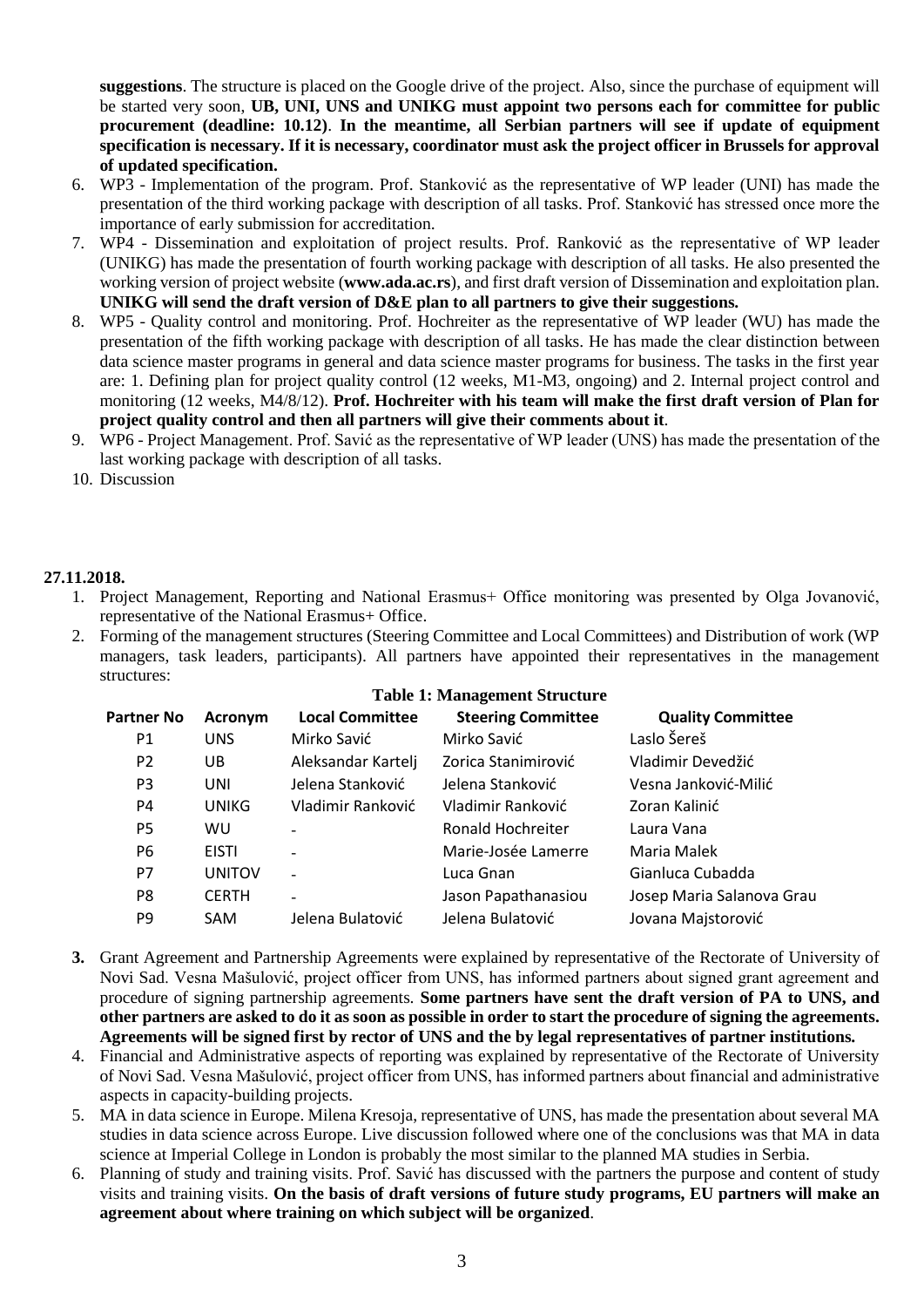7. Steering Committee meeting: Action plan for the first year of the project realisation. The plan was presented by Prof. Savić. The table presented at the meeting is complemented with previous conclusions from the meeting:

| <b>Leading</b><br><b>Participating</b><br><b>Description</b><br><b>Activity</b><br>partner<br>partners<br><b>Start</b><br><b>End</b><br><b>WP</b> |                                                                                    |
|---------------------------------------------------------------------------------------------------------------------------------------------------|------------------------------------------------------------------------------------|
| Analysis of best practise and                                                                                                                     |                                                                                    |
| comparative analysis<br><b>UNS</b><br><b>All</b><br>Y1/M1<br><b>Y1/M4</b><br>WP1<br>EISTI,                                                        |                                                                                    |
| Analysis of best practice at<br>WU,<br>EU  <br>partner<br>universities<br>UNITOV,                                                                 | Every EU partner is describing its own<br>MA in data science + other programs      |
| <b>CERTH</b><br><b>CERTH</b><br>Y1/M1<br><b>Y1/M4</b><br>(report)<br>Task 1                                                                       | in data science in Europe                                                          |
| SAM,                                                                                                                                              |                                                                                    |
| <b>Associated</b><br><b>Survey</b><br>stakeholders<br>on                                                                                          | Questionnaires + focus groups with                                                 |
| <b>UNS</b><br>about their needs in BA<br>Y1/M1<br><b>Y1/M4</b><br>help of SAM<br>partners<br>Task 2                                               |                                                                                    |
| Analysis of status of various                                                                                                                     |                                                                                    |
| courses related to BA at<br>Serbian uni.<br><b>UNI</b><br>Y1/M1<br><b>Y1/M4</b><br>Task 3                                                         |                                                                                    |
|                                                                                                                                                   |                                                                                    |
| Development of learning<br>outcomes and competencies<br>All<br><b>UNS</b><br>Y1/M4<br><b>Y1/M6</b>                                                |                                                                                    |
| WP1                                                                                                                                               |                                                                                    |
| UNS, UB,<br><b>Analysis</b><br>of<br>learning<br>outcomes and competencies<br><b>ASAP</b><br><b>All</b><br>Y1/M4<br><b>Y1/M6</b><br><b>UNI</b>    | Learning outcomes must be defined                                                  |
| Task 1                                                                                                                                            | Decision about the place and content                                               |
|                                                                                                                                                   | of trainings by EU partners on the                                                 |
| <b>Distribution</b><br>$\circ$ f<br>training                                                                                                      | basis of draft versions of MA                                                      |
| Y1/M4<br><b>Y1/M6</b><br>across EU partners<br><b>UNS</b><br><b>EU partners</b><br>programs<br>Task 2                                             |                                                                                    |
|                                                                                                                                                   | Development of draft version of                                                    |
|                                                                                                                                                   | programs, comments of all partners +<br>stakeholders. EU partners<br><u>  will</u> |
| Development of program,                                                                                                                           | consider the possibility of sending                                                |
| modules, syllabi of all courses<br>UNS, UB,                                                                                                       | visiting professors to future ADA                                                  |
| and ECTS<br><b>Y1/M11</b><br><b>UNI</b><br><b>All</b><br><b>Y1/M6</b><br>WP1                                                                      | master programs.                                                                   |
|                                                                                                                                                   | Delegation of 2 representatives by                                                 |
| UNS,<br>UNI,<br>each                                                                                                                              | Serbian<br>partner.<br>Public                                                      |
| <b>UNIKG</b><br>Y1/M10<br>Purchase of equipment<br>UB<br>Y2/M4<br>WP <sub>2</sub>                                                                 | procurement before scheduled time.                                                 |
| Study visits of staff from<br>Serbia to EU                                                                                                        | Exact date must be announced at<br>least 3 months before visit                     |
| Y3/M12<br>UB<br>All<br>Y1/M1<br>WP <sub>2</sub>                                                                                                   | EISTI will offer several dates for visit                                           |
|                                                                                                                                                   | in March. Decision through Doodle                                                  |
| Y1/M5<br>Cergy, 1st visit in March 2018   EISTI<br>All<br>pool.                                                                                   |                                                                                    |
|                                                                                                                                                   | Serbian partners will decide when in                                               |
| Y1/M9<br>WU<br>All<br>Vienna, 1st visit in July 2018                                                                                              | July through Doodle pool.                                                          |
|                                                                                                                                                   | UNITOV will offer several dates for                                                |
| Roma, 1st visit in October<br>2018<br><b>UNITOV</b><br>All<br>Y1/M11<br>Doodle pool.                                                              | visit in October. Decision through                                                 |
| Accreditation<br>of<br>master                                                                                                                     | Preparation of accreditation material                                              |
| <b>UNI</b><br><b>Y2/M1</b><br><b>ASAP</b><br>study program<br>UNS, UB<br><b>Y2/M6</b><br>WP3                                                      |                                                                                    |
| Set-up Dissemination and                                                                                                                          | First version will be sent to partners                                             |
| exploitation plan<br>for comments<br><b>UNIKG</b><br><b>UNS</b><br>Y1/M1<br>Y1/M3<br>WP4                                                          |                                                                                    |
| Design of project visual<br>identity<br><b>UNIKG</b><br><b>UNS</b><br>Y1/M3<br>Y1/M4                                                              | Proposal for logo until 10.12.2018.                                                |
| WP4<br>Design and setup of project                                                                                                                | Website will be running fully when                                                 |
| logo is finished<br>web site<br><b>UNIKG</b><br><b>UNS</b><br>Y1/M3<br>Y1/M5<br>WP4                                                               |                                                                                    |
| All<br>Y1/M1<br>Raising awareness for ADA<br><b>UNIKG</b><br>Y3/M12<br>WP4                                                                        | Continuous activity                                                                |
| Defining plan for project                                                                                                                         | First version will be sent to partners                                             |
| quality control<br><b>WU</b><br><b>UNS</b><br>Y1/M1<br>Y1/M3<br>for comments<br>WP5                                                               |                                                                                    |
| Internal project control and                                                                                                                      |                                                                                    |
| <b>WU</b><br>monitoring<br><b>Y1/M4</b><br>WP5                                                                                                    | <b>Continuous activity</b>                                                         |
| Organization of coordination<br>meetings<br><b>UNS</b><br>All<br>Y1/M1<br>Y3/M12<br>WP6                                                           | Continuous activity                                                                |

**Table 2: Action Plan**